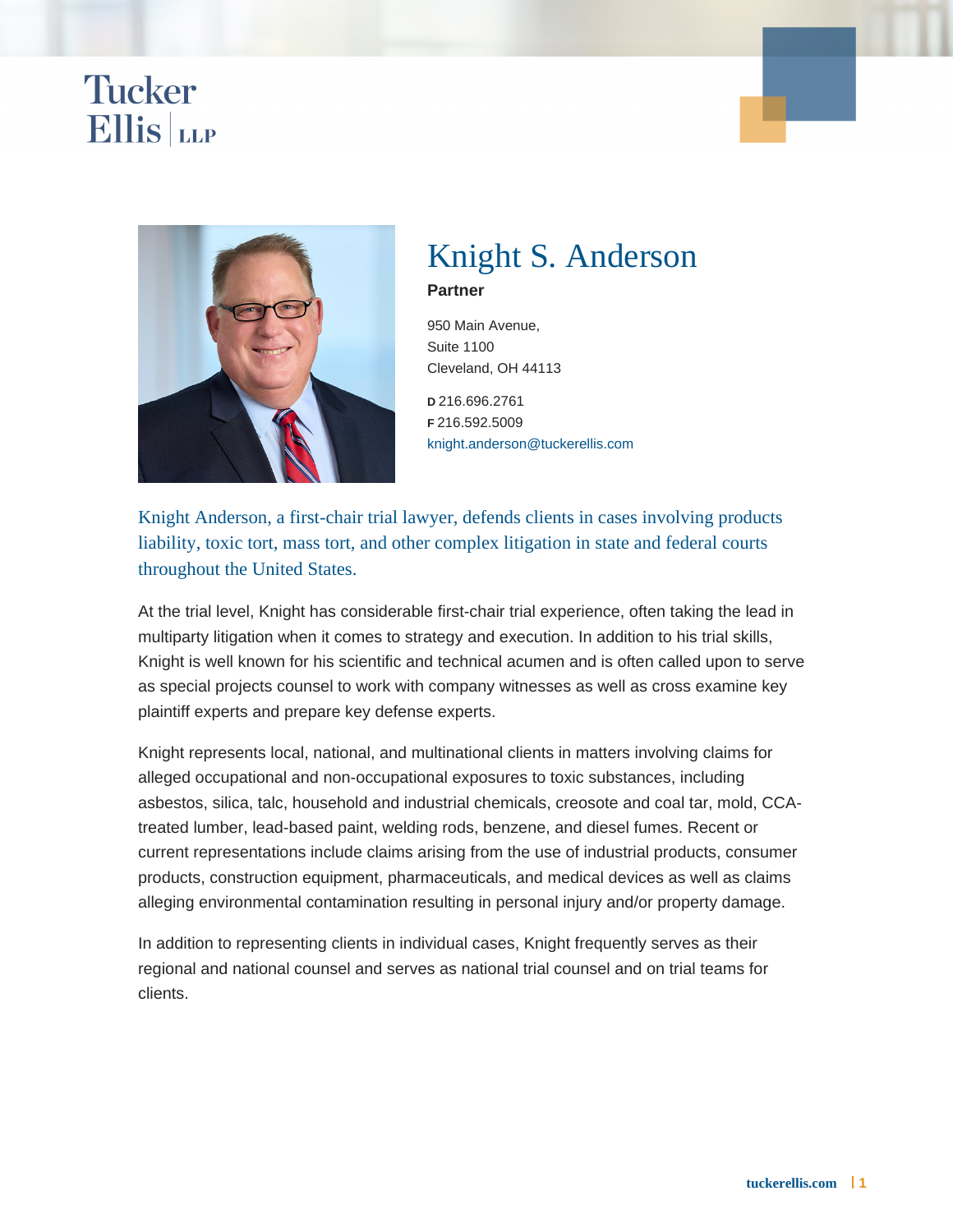Knight has briefed, argued, or participated in appeals before the Indiana Court of Appeals, the Indiana Supreme Court, the Court of Appeals for the Third Circuit, the Court of Appeals for the Seventh Circuit, the Court of Appeals for the Eighth Circuit, and the Court of Appeals for the Federal Circuit.

Knight is a proud alumnus of the University of Notre Dame and Indiana University School of Law. While at Notre Dame, he was a representative in student government and a participant in and captain of interhall sports teams, including football, baseball, and lacrosse. In law school, Knight was a member of the National Moot Court Team and Moot Court Board, participated as an intern with the Student Legal Services Clinic, and played lacrosse for the Hoosiers.

### **Education**

- Indiana University School of Law (J.D., 1993); Adelphia Law Journal, Associate Editor; Sherman Minton Moot Court Competition, Champion and Gavel Award ("Best Orator")
- University of Notre Dame (B.A. in Economics & Government, 1990); Omicron Delta Epsilon

### State Admissions

- Ohio, 2014
- Indiana, 1993

### Federal Admissions

- United States Court of Appeals, Third Circuit
- United States Court of Appeals, Seventh Circuit
- United States Court of Appeals, Eighth Circuit
- United States Court of Appeals, Federal Circuit
- United States District Court, Southern District of Indiana
- United States District Court, Northern District of Indiana

### Service Areas

- [Mass Tort & Product Liability](https://www.tuckerellis.com/services/mass-tort-product-liability/)
- [Life Sciences Litigation](https://www.tuckerellis.com/services/life-sciences-litigation/)
- [Insurance](https://www.tuckerellis.com/services/insurance/)
- [Health & Life Sciences](https://www.tuckerellis.com/services/health-life-sciences/)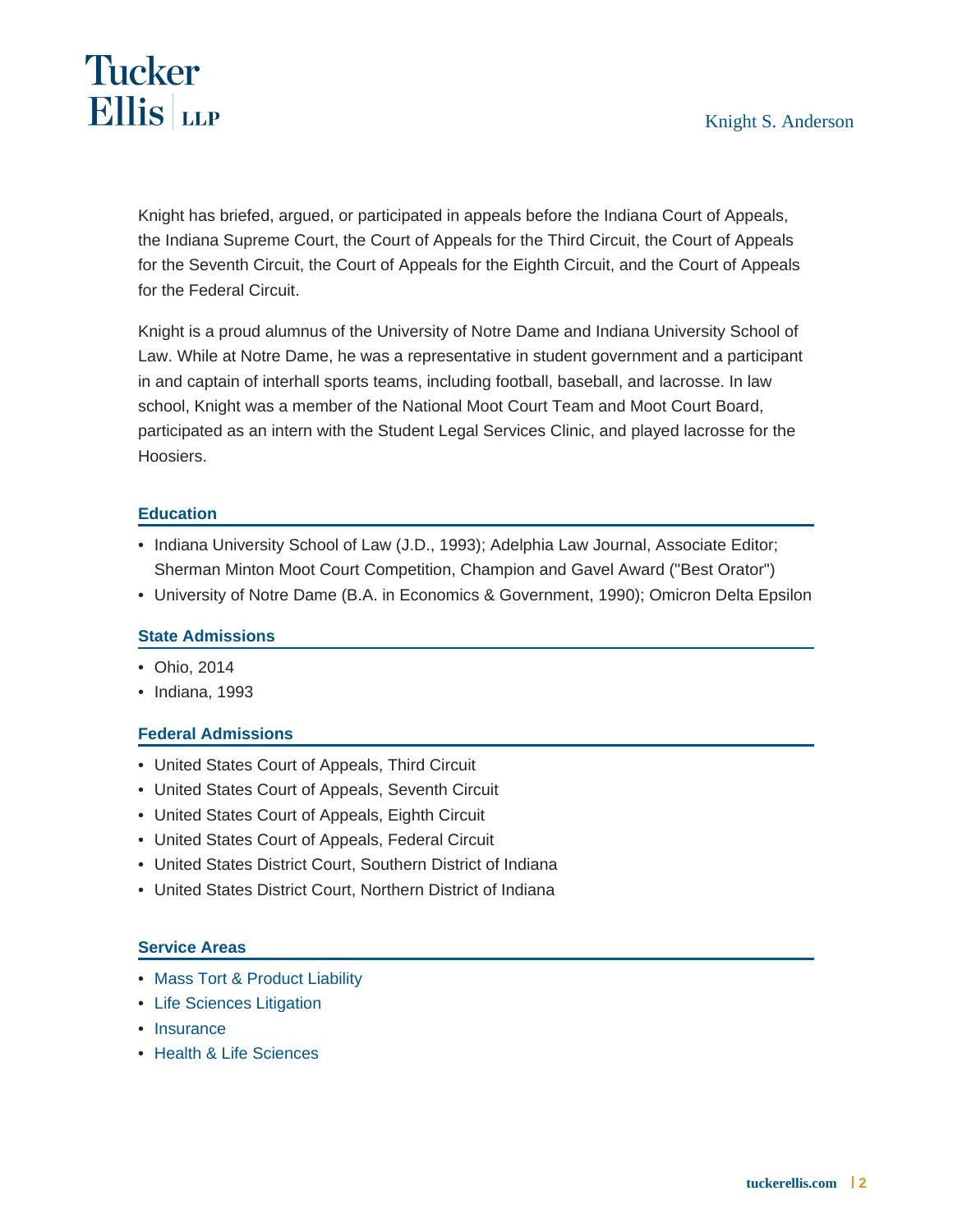# **Tucker Ellis** LLP

•

### **Experience**

- Product liability case in Court of Common Pleas of Philadelphia County, Philadelphia, Pennsylvania, alleging work with client's products caused plaintiff's mesothelioma. Jurytrial 2020 (dismissed during trial).
- Product liability case in Court of Common Pleas of Alleghany County, Pittsburgh, Pennsylvania, alleging work with client's products caused plaintiff's mesothelioma. Jury trial 2020 (resolved during trial).
- Expedited product liability case in Superior Court of Pierce County, Tacoma, Washington, alleging work with client's products caused plaintiff's mesothelioma. Jury trial 2019 (resolved during trial).
- Consolidated product liability cases in Court of Common Pleas of Philadelphia County, Philadelphia, Pennsylvania, alleging work with client's products caused plaintiff's mesothelioma. Jury trial 2019 (resolved during trial).
- Expedited product liability case in Supreme Court of the State of New York, New York, New York, alleging work with client's products caused plaintiff's mesothelioma. Jury trial 2018 (resolved during trial).
- Product liability case in Court of Common Pleas of Lackawanna County, Scranton, Pennsylvania, alleging work with client's products caused plaintiff's mesothelioma. Jury trial 2017 (defense verdict).
- Expedited product liability case in Supreme Court of the State of New York, New York, New York, alleging work with client's products caused plaintiff's mesothelioma. Jury trial 2017 (resolved during trial).
- Expedited product liability case in Superior Court of Los Angeles County, Pasadena, California, alleging work with client's products caused plaintiff's mesothelioma. Jury trial 2016 (resolved during trial).
- Product liability case in U.S. District Court for the Middle District of Florida, Jacksonville, Florida, alleging work with client's products caused plaintiff's mesothelioma. Jury trial 2016 (resolved during trial).
- Expedited product liability case in Superior Court of Alameda County, Oakland, California, alleging work with client's products caused plaintiff's mesothelioma. Jury trial 2015 (resolved during trial).
- Expedited product liability case in Circuit Court of Miami Dade County, Florida, alleging work with client's products caused plaintiff's mesothelioma. Jury trial 2013 (defense verdict).
- Product liability case in Crawford County Circuit Court, Robinson, Illinois, alleging work with client's products caused plaintiff's mesothelioma. Jury trial 2013 (resolved during trial).
- Expedited product and premises liability claims in a case in Marion County Superior Court, Indianapolis, Indiana, alleging defendants caused plaintiff's mesothelioma. Jury trial 2002 (resolved during trial).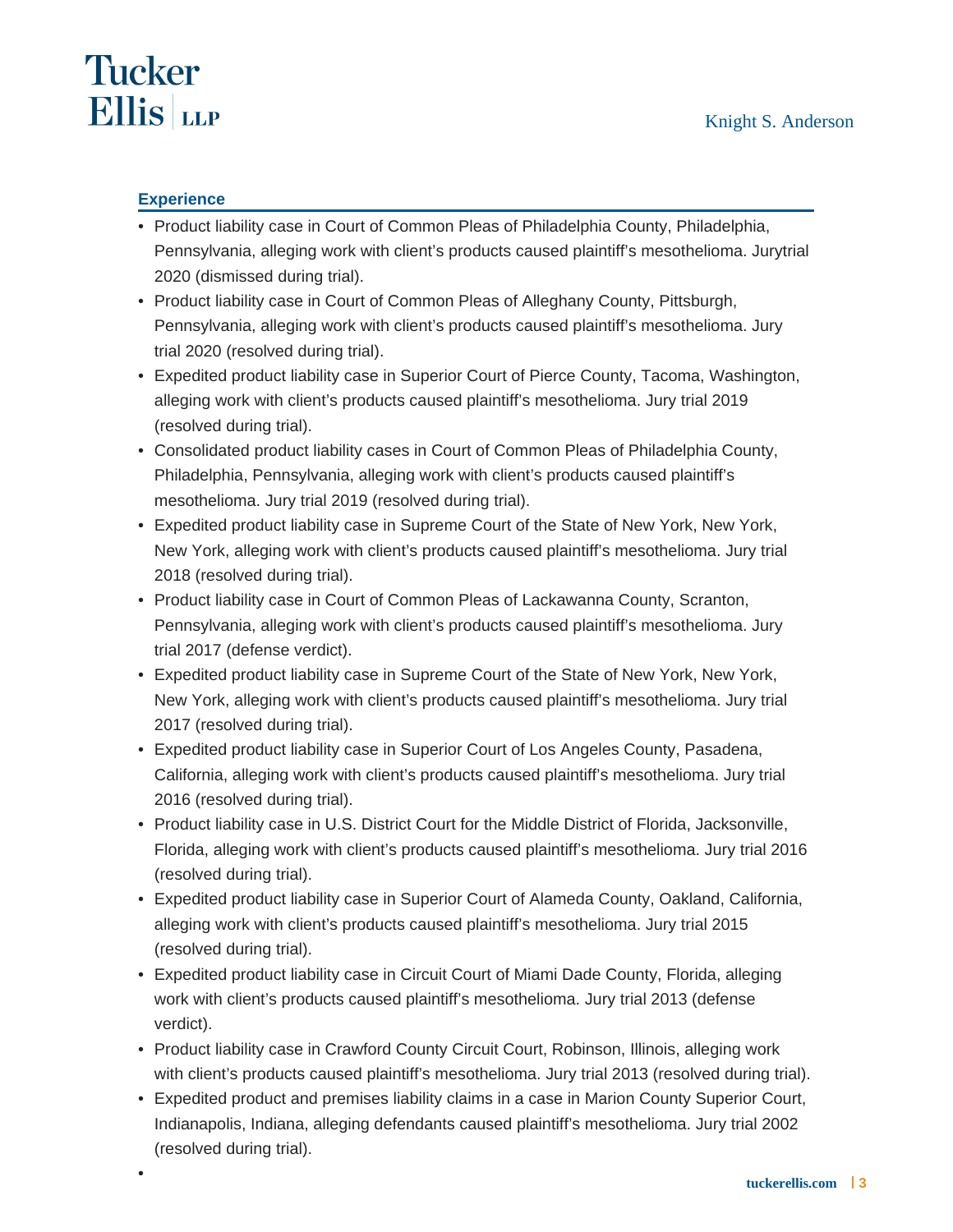# **Tucker Ellis** LLP

Expedited product claims in a case in Allen County Circuit Court, Fort Wayne, Indiana, alleging defendants caused plaintiff's mesothelioma. Jury trial October 1999 (dismissed during trial).

- Defended product liability case in U.S. District Court, Indianapolis, Indiana, alleging defendants caused plaintiff's lung cancer. Jury trial 1996 (received summary judgment after reconsideration during trial).
- Defended product liability cases in U.S. District Court, Hammond, Indiana; Superior Court, Lake County, Indiana; and Superior Court, Marion County, Indiana, against European manufacturer of airplane involving the Foreign Sovereign Immunity Act. 1993-1994.
- Briefed and argued the applications of the Statute of Repose barring long-tail toxic torts and its constitutionality in various trial and appellate courts in Indiana. Bench Rulings and Appeals 1994-2005.
- Defended product and premises liability claims in Superior Court of Marion County, Indiana, alleging occupational exposure to asbestos, coal tar pitch, silica, and mixed dust. Bench Rulings 2000-2011.
- Prepared motions and offered oral argument at hearings in Marion County Superior Court, Lake County Superior Court, and Vanderburgh County Superior Court, Indiana; U.S. District Court, Hammond, Indiana; U.S. District Court, Philadelphia, Pennsylvania; U.S. District Court, Rochester, New York; and U.S. District Court, Jacksonville, Florida, challenging the reliability and admissibility of plaintiffs' experts' opinions and testimony. Bench Rulings 2000-2013.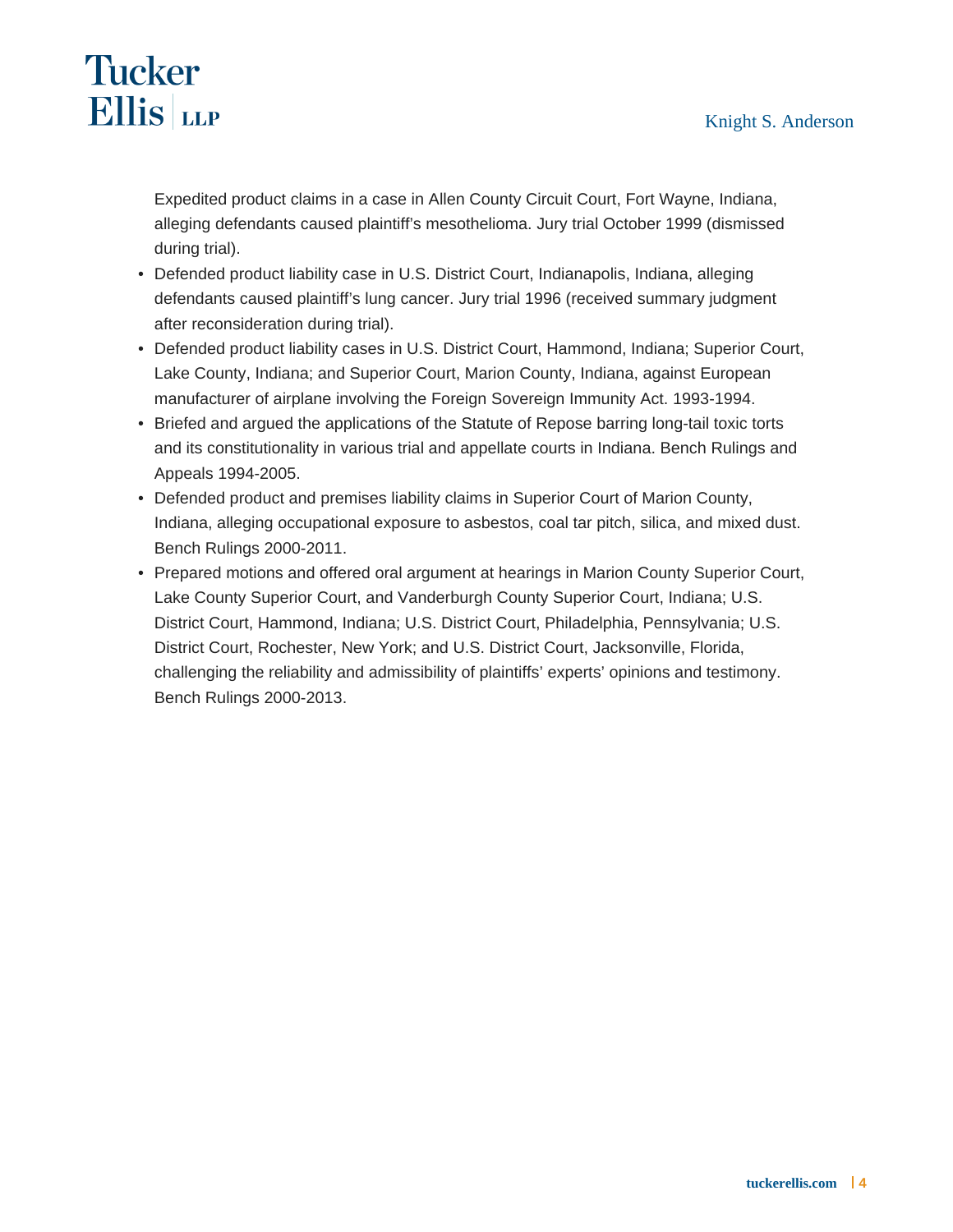### Publications & Events

### SPEAKING ENGAGEMENTS

- "Can't We All Get Along? Cooperation Among Defendants and Counsel in Discovery andat Trial," DALS 2019, New Orleans, Louisiana (June 2019)
- "The Jury's In: Insight from Those Who Matter Most," 2018 In-House Counsel Summit, Tucker Ellis LLP, Cleveland, Ohio (October 2018)
- Trial Lawyer Panel, Defense Asbestos Litigation Seminar 2018, Nashville, Tennessee (June 2018)
- "The Science and Theories of Liability Behind 'Each and Every,' 'Single Fiber,' and 'Cumulative' Exposure," ACI 23rd National Forum on Asbestos Claims & Litigation, Chicago, Illinois (May 2018)
- "Nontraditional Exposures An Overview," HarrisMartin's Asbestos Litigation Conference: Talc and Other Unique Exposures, Charleston, South Carolina (May 2016)
- "A Look Ahead at Emerging Litigation Issues," American Bar Association, Environmental, Mass Torts & Products Liability Litigation Committees' Joint CLE Seminar, Park City, Utah (January 2016)
- "Asbestos Medicine With a Focus on Lung Cancer: Interrelationship Between Smoking, Asbestos Exposure, and Lung Cancer; Lung Fibrosis as a Risk Factor for Lung Cancer; Clinical, Pathologic, and Radiologic Considerations in Diagnosing Asbestosis and Other Non-Malignant Lung Conditions, and More," ACI 19th National Forum on Asbestos Claims & Litigation, Chicago, Illinois (June 2015)
- "A Discussion of the Background of Lung Cancer and Causation, New Lung Cancer Claims and Developments Regarding the Role of Asbestos as a Cause of Lung Cancer," ACI 18th National Forum on Asbestos Claims & Litigation, Philadelphia, Pennsylvania (January 2015)
- "Negotiations: Ethical Duties to Clients and Counsel," Ohio Professional Conduct Program, Tucker Ellis LLP, Cleveland, Ohio (December 2014)
- "Evaluating the Need for Daubert Hearings Challenging Expert Opinions and Methodologies in Light of Barabin," ACI 17th National Forum on Asbestos Claims & Litigation, Chicago, Illinois (June 2014)

### PUBLICATIONS

- "That Which We Call 'Any Exposure' by Any Other Name Would Smell as Rotten: The [Transmogrification of the 'Any Exposure' Opinion,](http://www.tuckerellis.com/webfiles/Anderson Manno Arko 2018 The Transmogrification of Any Exposure - FTD 11-18.pdf)" DRI's For The Defense (November 2018)
- "[Schwartz v. Honeywell A Dead-End on the Detour from Dose](http://www.tuckerellis.com/webfiles/schwartz-v-honeywell.pdf)," American Bar Association, Section of Litigation, Mass Torts Litigation Committee (August 2018)
- "Seventh Circuit Rejects the 'Cumulative Exposure' Opinion as an Inadmissible [Repackaging of the Unsound 'Each and Every Exposure' Opinion](http://www.tuckerellis.com/webfiles/anderson-winter-2017.pdf)